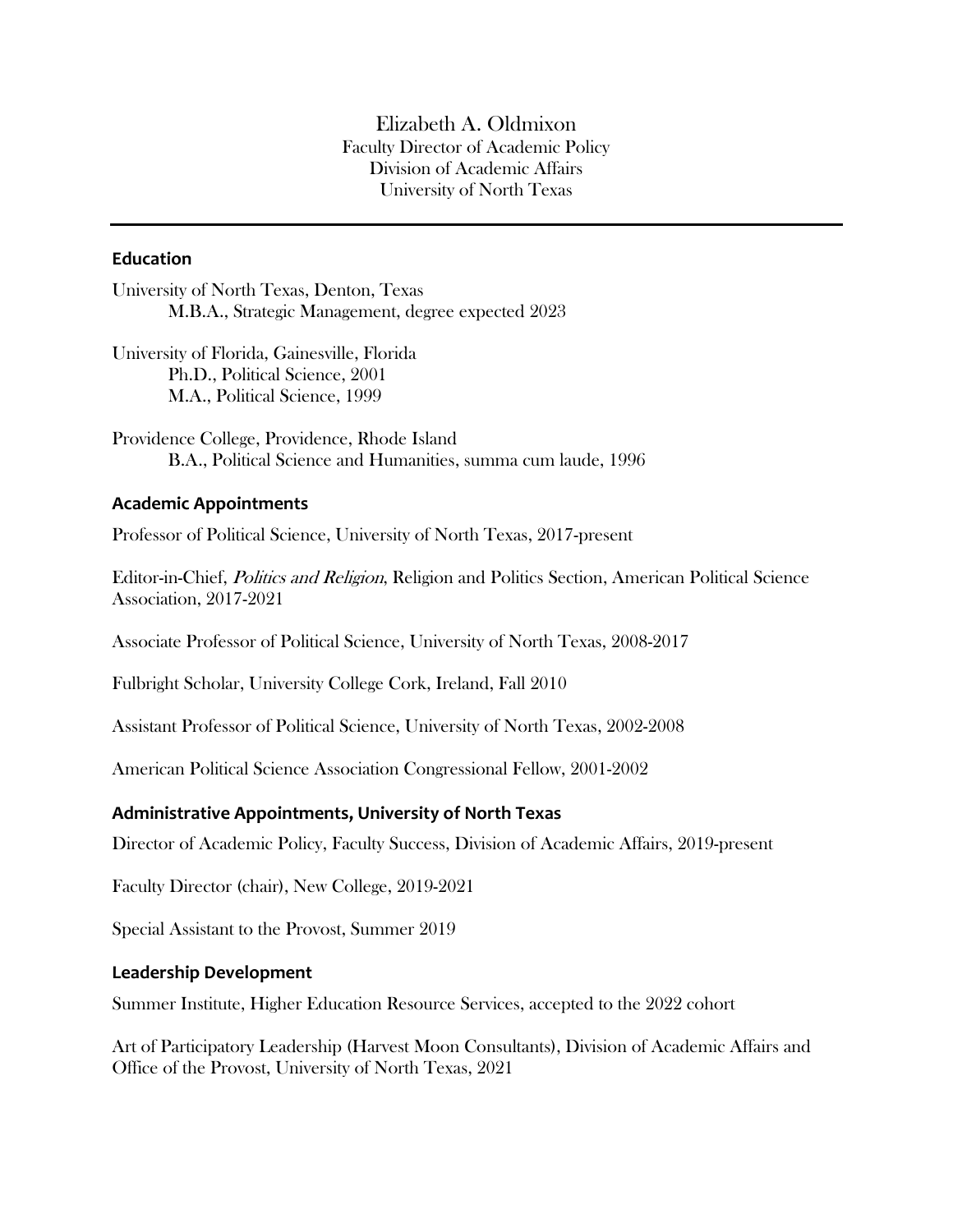Development for Deans and Academic Leaders Conference, Council for Advancement and Support of Education, 2021

37th Annual Academic Chairpersons Conference, Savannah, GA, 2020

Chairs Academy, Office of the Provost and Vice President for Academic Affairs, University of North Texas, 2019-2021

Fellow, Texas Academic Leadership Academy, Texas Council of Chief Academic Officers and Sam Houston State University, 2019-2020

• This program develops aspiring academic leaders. Topics include higher education finance, strategic planning, conflict management, and assessment. Nominated by UNT's Provost.

## **Leadership Service**

Vice President and 2022 Annual Meeting Program Chair, Southern Political Science Association, 2021-2022

Academic Associate Deans Council, Office of the Provost and Vice President for Academic, University of North Texas, 2021

Chairs Council, Office of the Provost and Vice President for Academic Affairs, 2020-2021

College of Arts & Sciences Faculty Council, University of North Texas, 2011-2013

Faculty Senator, University of North Texas, 2007-2009

## **Diversity, Equity, and Inclusion: Leadership and Accomplishments**

Chair, Ad hoc Committee on Academic Policy and Inclusion, Diversity, Equity, Accessibility, and Anti-Racism, University of North Texas, 2021-present

Hired 18 faculty and staff members representing diverse backgrounds and experiences, including 9 persons of color, 8 women, and 3 LGBTQ identifying persons, New College, University of North Texas, 2019-2021

Served as a promotion and tenure advocate for women faculty and faculty of color, University of North Texas, 2017-2019

Faculty Senate Committee on the Status of Women, University of North Texas, 2018-2019

• Co-author, Report on the Status of Women Faculty at the University of North Texas, 2019

LGBT Studies Program Curriculum Committee, University of North Texas, 2018-2019

Faculty Senate Committee on the Status of LGBT Faculty, University of North, 2012-2018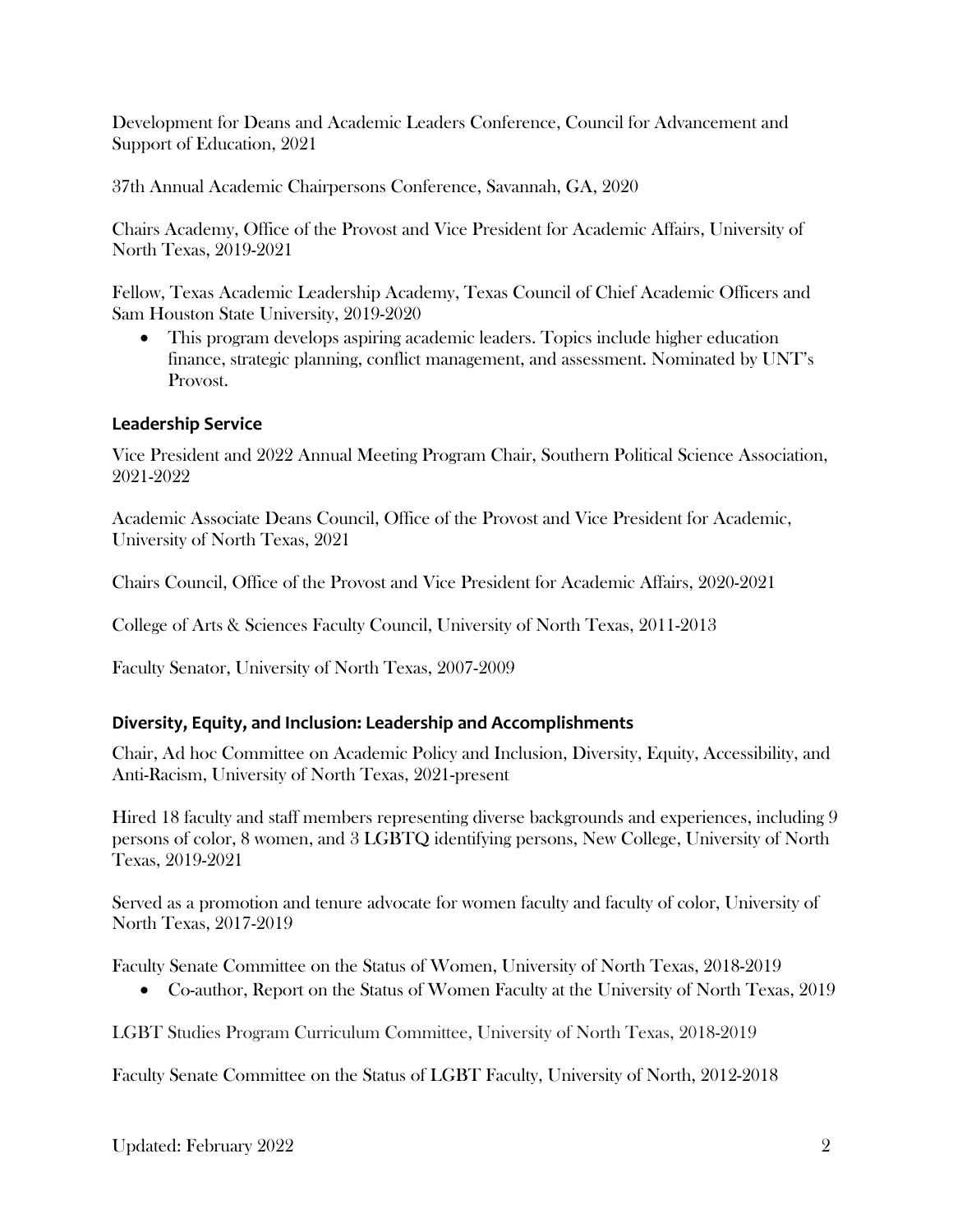LGBT Faculty Network Advisory Committee, University of North Texas, 2016-2017

Steering Committee, The Study of Sexualities: An Interdisciplinary Minor, University of North Texas, 2002-2004

## **Diversity, Equity, and Inclusion: Continued Development**

Inclusion, Equity, and Community Building Series, Division of Inclusion, Diversity, Equity, and Accessibility, University of North Texas (20 hours), fall cohort 2021

Gender & Sexuality in the Workplace, Pride Alliance, University of North Texas, 2021

UNT at Frisco Diversity, Equity, and Inclusion Council, University of North Texas, 2020-2021

Committee on the Status of GLBTs in the South, Southern Political Science Association, 2012- 2020

Inclusive Excellence Training, University of North Texas, 2020

Equity Now!, University of Southern California Race and Equity Center, 2020

Men of Color Success Summit, University of North Texas, 2018

### **Honors, Fellowships, and Grants**

### Research

Paul J. Weber Award for the Best Paper in Religion and Politics presented at the Annual Meeting of the American Political Science Association, 2006

William A. Steiger Fellowship for Legislative Studies, American Political Science Association, summer 2006

Junior Faculty Research Initiation Grants, University of North Texas, spring and fall 2003

Faculty Summer Research Fellowship, University of North Texas, 2003

Threadgill Dissertation Fellow, College of Liberal Arts & Sciences, University of Florida, 2001

Best Graduate Student Paper, Department of Political Science, University of Florida, 2000

Presidential Recognition of Outstanding Achievement and Contributions to the University, 2001

## Teaching

President's Council Teaching Award, University of North Texas, 2019

Excellence in Undergraduate Teaching, CLASS Advisory Board, University of North Texas, 2019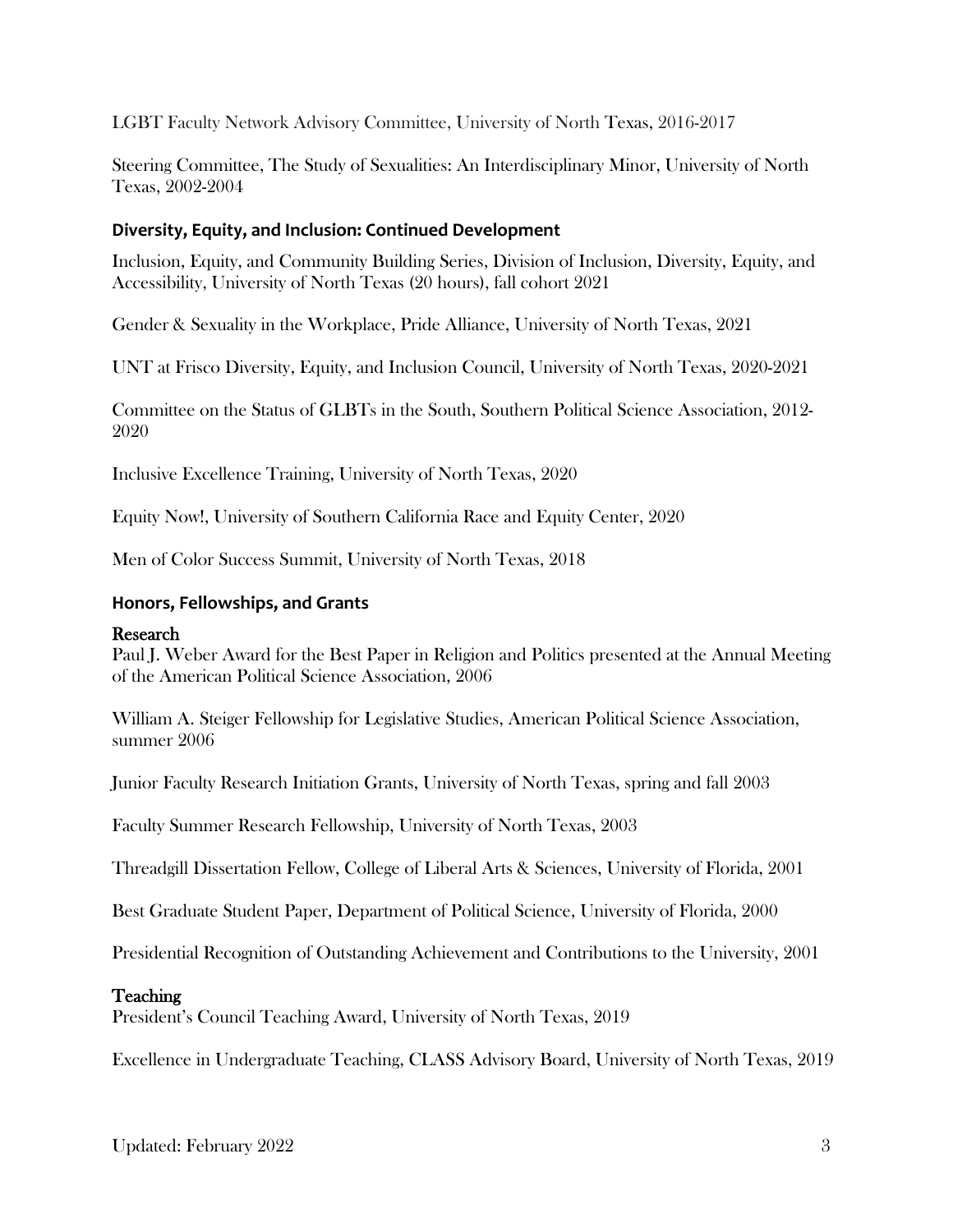Department of Political Science Award for Excellence in Undergraduate Teaching, University of North Texas, 2018

Curriculum Development Grant, Global Religion Research Initiative, University of Notre Dame, 2018

Mentoring Grant: Innovative Pedagogies in the Social Sciences, with Bethany Blackstone and Michael Greig, Office for Faculty Success, University of North Texas, 2018

SIFT (Student Innovation Fee for Teaching) Grant, University of North Texas, 2016

Honor Professor, Student Government Association, University of North Texas, 2010

## **Research & Teaching Interests**

Religion and Politics American Politics and Political Institutions Legislative Behavior and Development Teaching and Learning in Political Science

## **Books (3)**

Calfano, Brian R., Melissa Michelson, and Elizabeth A. Oldmixon. 2017. A Matter of Discretion: Priests, Politics, and Institutional Context. Lanham, MD: Rowman and Littlefield, Inc.

den Dulk, Kevin R. and Elizabeth A. Oldmixon, eds. 2014. *Mediating Religion and Government:* Political Institutions and the Policy Process. New York, NY: Palgrave MacMillan.

Oldmixon, Elizabeth A. 2005. Uncompromising Positions: God, Sex and the U.S. House of Representatives. Washington, DC: Georgetown University Press.

## **Journal Articles (25)**

Oldmixon, Elizabeth A. and J. Tobin Grant. 2019. "Overcorrecting for the Potter Stewart Approach to Promotion and Tenure: Using Journal Impact Factor to Assess Scholarly Records." The Forum. 17(2): 257-270.

Blackstone, Bethany and Elizabeth A. Oldmixon. 2019. "Simulating the Legislative Process." Journal of Political Science Education. 16(4): 526-536.

Oldmixon, Elizabeth A. 2019. "Legislating Morality in the U.S. Congress...or Not: Religion, Polarization, and the Next Wave of Culture." The Forum 17(1): 97-119.

Blackstone, Bethany and Elizabeth A. Oldmixon. 2019. "Specifications Grading in Political Science." Journal of Political Science Education 15(2): 191-205.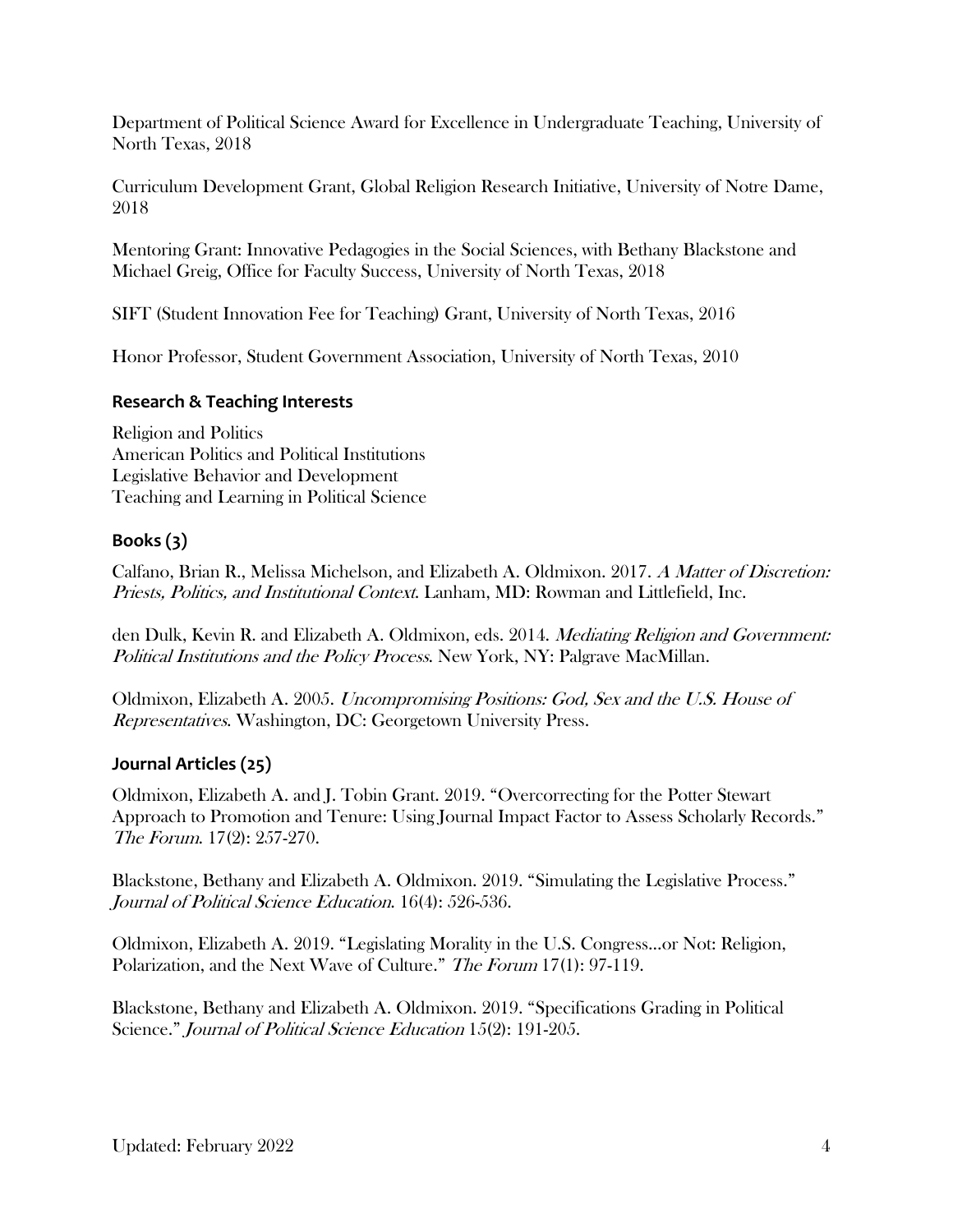Brian R. Calfano and Elizabeth A. Oldmixon. 2018. "The Influence of Institutional Salience on Political Attitudes and Activism among Catholic Priests in the United States." Journal for the Scientific Study of Religion 57(3): 634-643.

Oldmixon, Elizabeth A. 2018. "'It was my understanding that there would be no math': Using Case Studies to Teach Undergraduate Research Methods." Journal of Political Science Education 14(2): 249-259.

Oldmixon, Elizabeth A. 2017. "Religious Representation and Animal Welfare in the U.S. Senate." Journal for the Scientific Study of Religion 56(1):162–178.

Calfano, Brian R. and Elizabeth A. Oldmixon. 2016. "Remember to Ask the Boss: Priming and the Political Dynamics of Priest Reliance on Bishop Cues." Religions 7(21): 1-18.

Blackstone, Bethany and Elizabeth A. Oldmixon. 2016. "Assessing the Effect of Breakout Sessions on Student Success and Satisfaction." PS: Political Science & Politics 49(1): 117-121.

Blackstone, Bethany and Elizabeth A. Oldmixon. 2015. "Discourse and Dissonance: Religious Agendas in the 104th Congress." Research & Politics July-September: 1-8.

Calfano, Brian and Elizabeth A. Oldmixon. 2015. "Primed Parsons: Reference Groups and Clergy Political Attitudes." Journal of Religion and Society 17: 1-10.

Calfano, Brian R., Elizabeth A. Oldmixon, and Jane Suiter. 2014. "Who and What Affects the First Estate? An Analysis of Clergy Attitudes in Ireland." Politics 34(4): 391-404.

Calfano, Brian R., Elizabeth A. Oldmixon, and Mark Gray. 2014. "Strategically Prophetic Priests: An Analysis of Competing Principal Influence on Clergy Political Action." Review of Religious Research 56(1): 1-21.

Blackstone, Bethany, Tetsuya Matsubayashi, and Elizabeth A. Oldmixon. 2014. "Israeli Attitudes on Synagogue and State." Politics and Religion 7(1): 122-147.

Calfano, Brian R., Elizabeth A. Oldmixon, and Jane Suiter. 2014. "Assessing Clergy Attitudes: Ideology and Institutional Superiors." Journal of Church and State 56(4): 670-690.

Oldmixon, Elizabeth A. and David L. Schecter. 2011. "Needs, Norms, and Food Policy in the U.S. House of Representatives." Social Science Journal 48: 597-603.

D'Souza, Derrick, Terry Clower, Kim Nimon, Elizabeth A. Oldmixon, and Frances Van Tassell. 2011. "Writing a Mission and Vision Statement for an Academic Unit." Planning for Higher Education 39(2): 15-24.

Rosenson, Beth, Elizabeth A. Oldmixon, and Kenneth D. Wald. 2009. "U.S. Senators' Support for Israel Examined Through Sponsorship/Co Sponsorship Decisions, 1993-2002: The Influence of Elite and Constituent Factors." Foreign Policy Analysis 5: 73-91.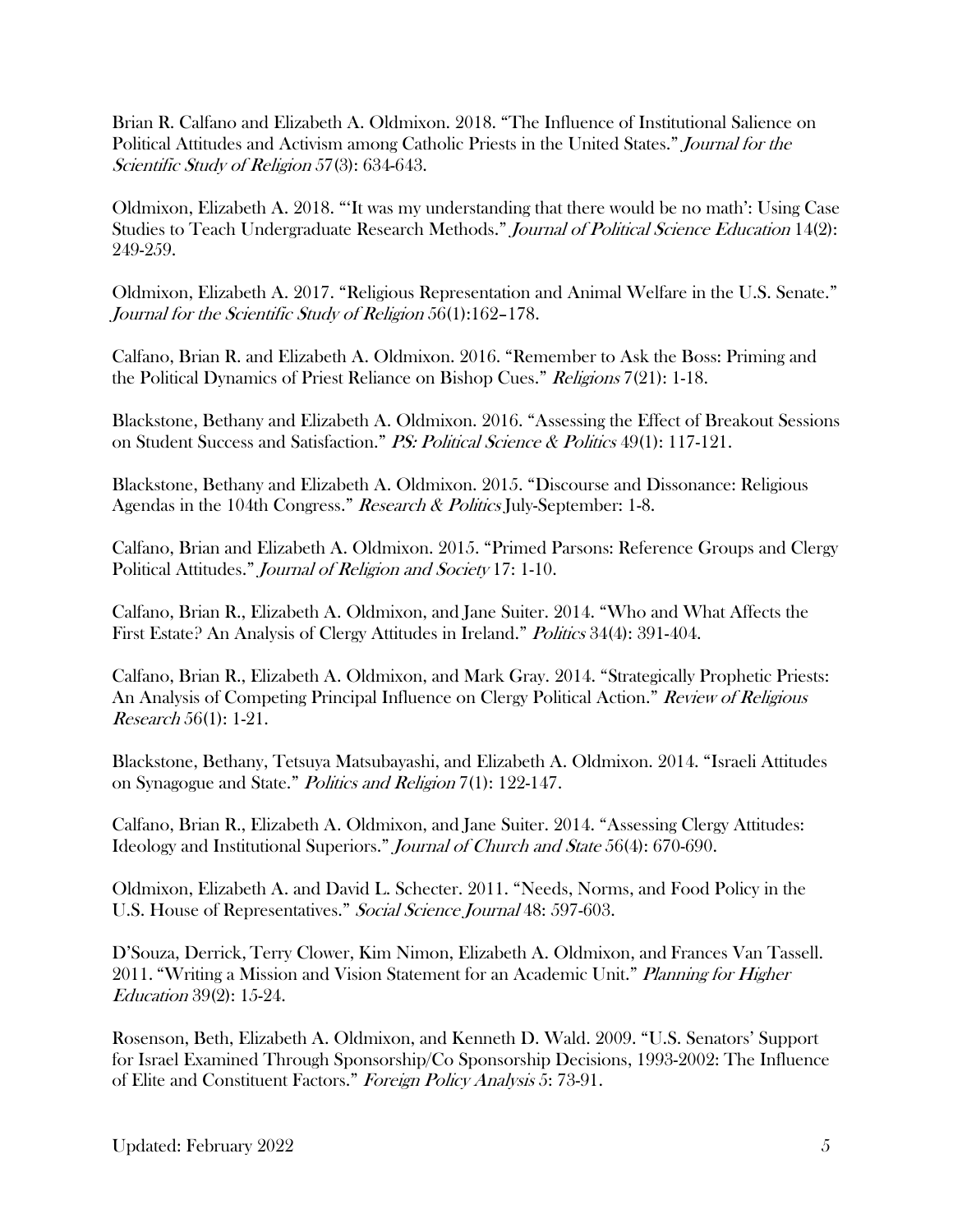Meernik, James and Elizabeth A. Oldmixon. 2008. "The President, the Senate, and the Costs of Internationalism." Foreign Policy Analysis 4: 187-206.

Oldmixon, Elizabeth A. and William Hudson. 2008. "Catholic Republicans and Conflicting Impulses in the 109th Congress." Politics and Religion 1: 113-136.

Oldmixon, Elizabeth A. and Brian R. Calfano. 2007. "The Religious Dynamics of Gay Rights Decision-Making in the U.S. House of Representatives, 1993-2002." The Journal for the Scientific Study of Religion 46: 55-70.

Yamane, David, and Elizabeth A. Oldmixon. 2006. "Affiliation, Salience, Advocacy: Three Religious Factors in Public Policy-Making." Legislative Studies Quarterly XXXI: 433-460.

Oldmixon, Elizabeth A., Beth Rosenson and Kenneth D. Wald. 2005. "Conflict over Israel: The Role of Religion, Race, Party and Ideology in the U.S. House of Representatives, 1997-2002." Terrorism and Political Violence 17:407-426. (non-blind peer)

Meernik, James and Elizabeth A. Oldmixon. 2004. "Internationalism in Congress, 1948-1989." Political Research Quarterly 57: 451-465.

Oldmixon, Elizabeth A. 2002. "Culture Wars in the Congressional Theater: How the U.S. House of Representatives Legislates Morality, 1993-1998." Social Science Quarterly 83: 775-788.

## **Book Chapters (11)**

Oldmixon, Elizabeth A. 2019. "Political Behavior of Religious Elites." In Oxford Encyclopedia of Politics and Religion. Paul A. Djupe and Mark J. Rozell, ed. New York, NY: Oxford University Press. DOI: 10.1093/acrefore/9780190228637.013.784.

McGauvran, Ronald J. and Elizabeth A. Oldmixon. 2018. "'God is a pretty fair guy': Assessing the Role of Religion on Economic Attitudes." In *The Evangelical Crackup: Will the Evangelical-*Republican Coalition Last? Paul Dupe and Ryan Claassen, eds. Philadelphia, PA: Temple University Press, pp 239-258.

Oldmixon, Elizabeth A. and Nicholas Drummond. 2016. "Religion and U.S. Foreign Policy in the  $20^{\circ}$  Century." In *The Wiley Blackwell Companion to Religion and Politics in the U.S.* Barbara McGraw, ed. New York, NY: Wiley-Blackwell, pp 369-382.

Watson, Wendy L., Jesse Hamner, Elizabeth A. Oldmixon, and Kimi L. King. 2015. "After the Apocalypse: Active Learning and Intro Classes." In Handbook of Teaching and Learning in Political Science and International Relations. John Ishiyama, Will Miller, Eszter Simon, eds. Northampton, MA: Edward Elgar Publishing, pp 157-172.

Oldmixon, Elizabeth A. and Brian R. Calfano. 2015. "Clerical Burnout and Political Engagement: A Study of Catholic Priests in Ireland." In The Catholic Church in Ireland Today. David C. Cochran and John Waldmeir, eds. Lanham, MD: Lexington Books, pp 65-80.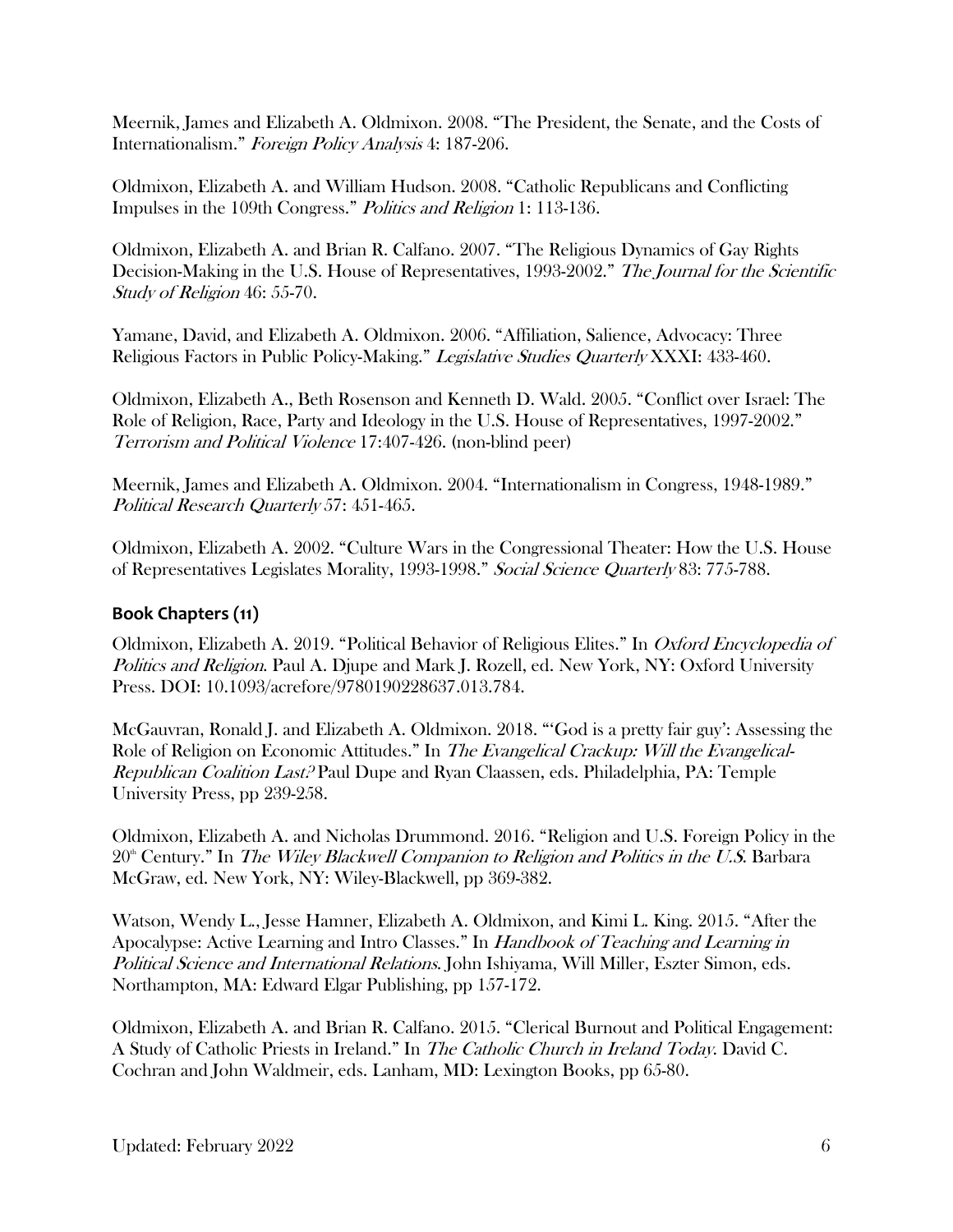den Dulk, Kevin R. and Elizabeth A. Oldmixon. 2014. "An Institutionalist Perspective on Religion and Politics." In Mediating Religion and Government: Political Institutions and the Policy Process. Kevin R. den Dulk and Elizabeth A. Oldmixon, eds. New York, NY: Palgrave MacMillan, pp 1- 14.

Heaney, Michael T. and Elizabeth A. Oldmixon. 2014. "Religious Rhetoric in Congress." In Mediating Religion and Government: Political Institutions and the Policy Process. Kevin den Dulk and Elizabeth A. Oldmixon, eds. New York, NY: Palgrave MacMillan, pp 15-38.

Oldmixon, Elizabeth A. and Rebekah Samaniego. 2014. "Israel as a Jewish and Democratic State." In *Religion and Regimes: Support, Separation, and Opposition*. Mehran Tamadonfar and Ted G. Jelen, eds. Lanham, MD: Lexington Books, pp 73-95.

Oldmixon, Elizabeth A. 2009. "Religion and Legislative Politics." In Oxford Handbook on Religion and American Politics. Corwin Smidt, James Guth, and Lyman Kellstedt, eds. New York: Oxford University Press, pp 496-517.

Oldmixon, Elizabeth A., Beth Rosenson, and Kenneth D. Wald. 2006. "Conflict over Israel: The Role of Religion, Race, Party and Ideology in the U.S. House of Representatives, 1997-2002." In Religion in World Politics. Jonathan Fox and Shmuel Sandler, eds. New York: Routledge, pp 113-132. (reprint)

Calfano, Brian R., Elizabeth A. Oldmixon, and Peter Von Doepp. 2005. "Religious Lobbies and the Texas Legislature." In Representing God at the Statehouse: Religion and Politics in the American States. Edward L. Cleary and Allen Hertzke, eds. Lanham: Rowman & Littlefield Publishers, pp 101-127.

## **Primary Working Projects (2)**

"It's Not That Easy Being Green (Especially for Republican Protestants): Assessing Legislative Behavior on the Environment," invitation to revise and resubmit

Burge, Ryan, Elizabeth A. Oldmixon, and Kenneth D. Wald. Forthcoming in 2023. Religion and Politics in the United States, ninth edition. Lanham, MD: Rowman and Littlefield, Inc.

# **Book Reviews (3)**

2012. Tracy Sulkin, The Legislative Legacy of Congressional Campaigns (New York: Cambridge University Press, 2011), American Review of Politics 33: 36-338.

2008. D. Michael Lindsay, Faith in the Halls of Power: How Evangelicals Joined the American Elite (New York: Oxford University Press, 2007), Journal for the Scientific Study of Religion 47(1): 161-162.

2006. Laura R. Olson, Sue E. S. Crawford and Melissa M. Deckman, Women with a Mission: Religion, Gender, and the Politics of Women Clergy (Tuscaloosa: University of Alabama Press, 2005), Political Science Quarterly 121: 170-171.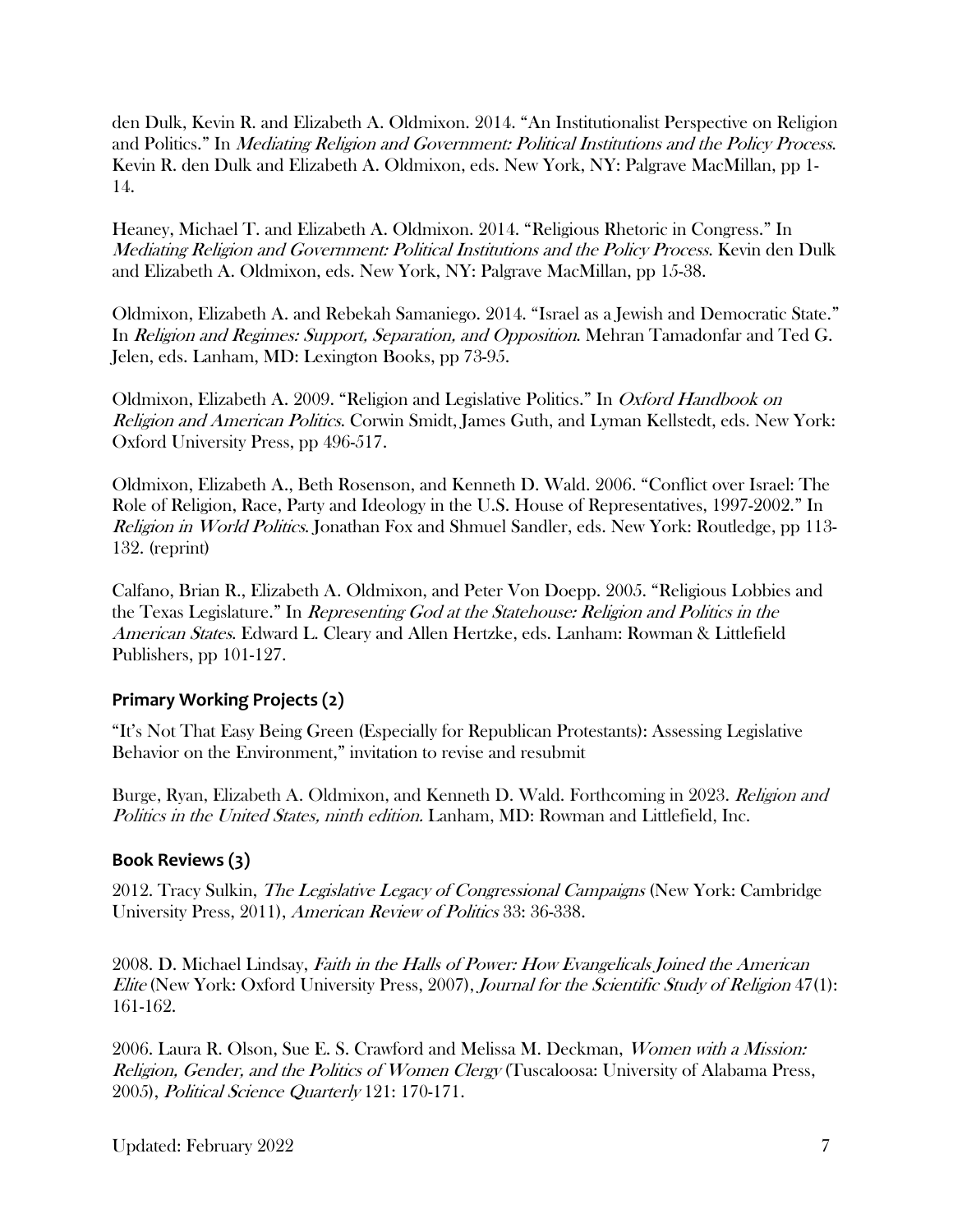## **Public Scholarship (7)**

"(Not) Telling Caesar How to Run Rome: President Trump's Evangelical Advisory Board." <https://wp.me/p8jrQB-It> (January 31, 2018)

"Why is Jerusalem so important to evangelical Protestants?"<https://wp.me/p8jrQB-GX> (December 20, 2017).

"Jerusalem as Israel's Capital. What could go wrong?"<https://wp.me/p8jrQB-Gz> (December 8, 2017), with J. Michael Greig.

"The #TakeAKnee Protest is as American as Saluting the Flag…Swear to God." https://wp.me/p8jrQB-B0 (September 25, 2017).

"Suicide Rates and Professional Morale among Catholic Priests in Ireland." https://wp.me/p8jrQBu4 (July 10, 2017).

"Religious Representation and Animal Welfare." https://wp.me/p8jrQB-aI (February 5, 2017).

"Northern Irish Clergy and Support for Irish Unification." https://wp.me/p8jrQB-6i (February 1, 2017).

## **Teaching Experience**

## Undergraduate

- American Government
- American & Texas Government
- Religion & Politics in the U.S.
- Religion & Global Politics
- U.S. Congress
- LGBTQ Politics
- Gun Politics and Policy
- Introduction to Political Research
- Government and Politics of Israel
- Government and Politics of Ireland
- The Presidency, Political Behavior
- U.S./Israeli Relations

## **Student Advising**

- Doctoral committee co-chair, Amy Friesenhahn, completed 2020
- Doctoral committee chair, Brian Calfano, completed 2007
- Doctoral committee member, Hope Dewell Gentry, completed 2021
- Doctoral committee member, Elliot Montagano, completed 2020
- Doctoral committee member, Matthew K. Hamilton (History), completed 2017

# Graduate

- Political Science Scope and Methods
- American Politics Field Seminar
- Religion & Politics (Comparative and American)
- Legislative Politics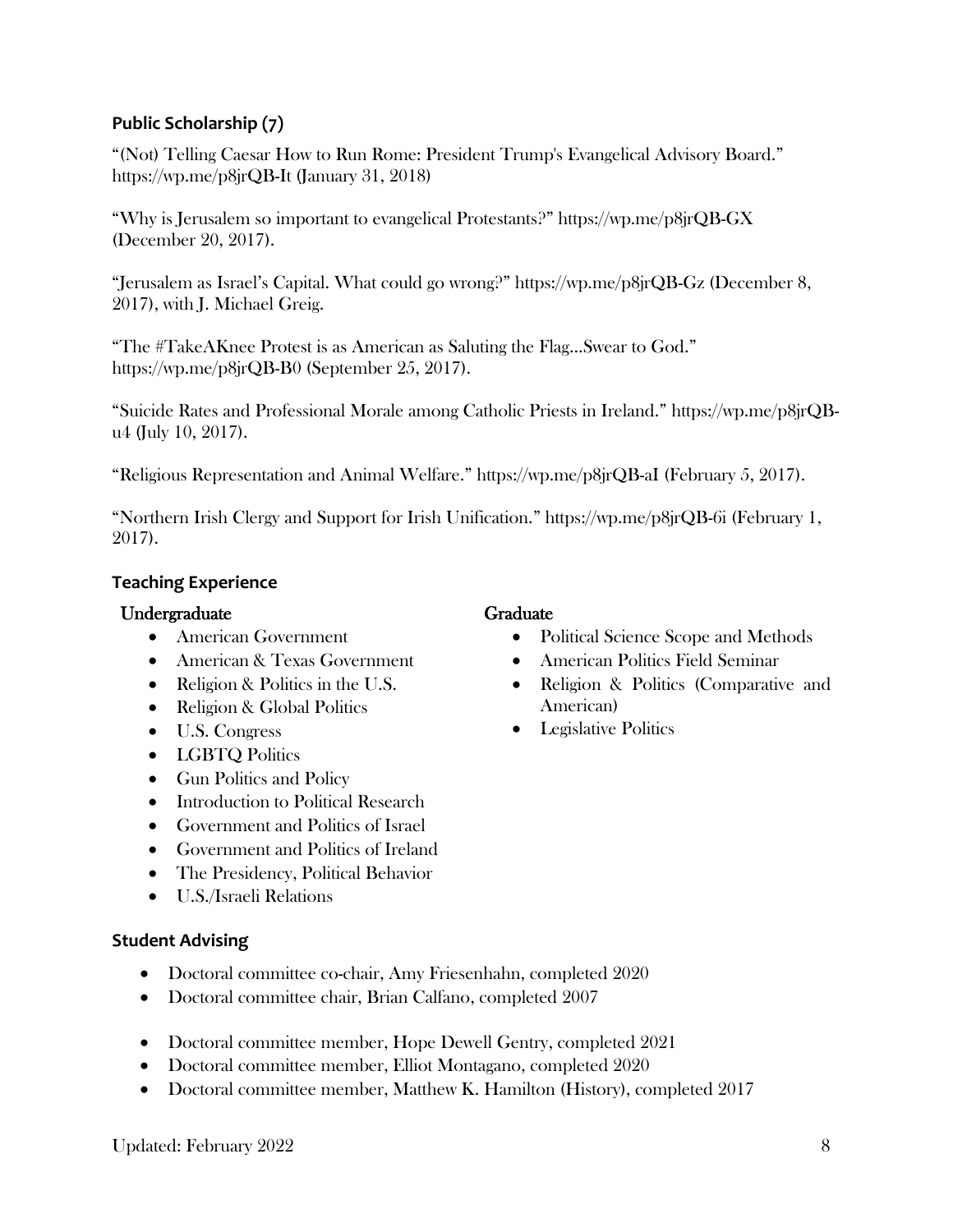- Doctoral committee member, Samantha Pettey, completed 2016
- Doctoral committee member, Nick Higgins, completed 2014
- Doctoral committee member, Cathy Johnson, completed 2010
- Doctoral committee member, Brian Bearry, completed 2006
- Master's committee chair, Angela Sortor, completed 2012
- Master's committee member, Andrew Nelson (RTVF), 2013
- Master's committee member, Michael Galvan, completed 2013
- Master's committee member, Jared Kahanek, completed 2009
- Master's committee member, Christopher Williams, completed 2008
- Master's committee member, James Deen Ragland, completed 2007
- Undergraduate Honors Thesis Advisor, Eric Duran, completed 2017
- Undergraduate Honors Thesis Co-Advisor, Henry Pascoe, completed 2010
- Undergraduate Honors Thesis Co-Advisor, Marcelo Ostria, completed 2010
- Undergraduate Honors Thesis committee member, Alaina McGuffee, completed 2019

## **Invited and Community Talks (8)**

Academic Affairs Leadership Roundtable, Texas Academic Leadership Academy, Texas Council of Chief Academic Officers and Sam Houston State University, 2022

"Congress and the Loss of Institutional Ambition." Osher Lifelong Learning Institute at UNT, 2019

"Religion and Legislative Politics beyond the Culture Wars." Hagard Lecture Series, Department of Political Science, University of Texas at Arlington, 2018

"The Scholarly Contributions of Kenneth Wald: A Panel Discussion," Center for Jewish Studies, University of Florida, 2016

"Religion and Policymaking in the U.S. Congress: The Case of Israel," National University of Ireland Maynooth, 2010

"Religious Advocacy and Rhetorical Strategies in the U.S. Congress," University College Cork, 2010

"Moral Decision-Making: The U.S. Congress and the Policy of Sexual Ethics," Department of Religious Studies, University of California, Santa Barbara, 2008

"Israel's Advocates: Framing, Conflict, and Cooperation," with Marian Currinder. Summer Speakers Series, Centennial Center for Political Science & Public Affairs, American Political Science Association, 2006

Pi Sigma Alpha Induction, Department of Political Science, Providence College, 2002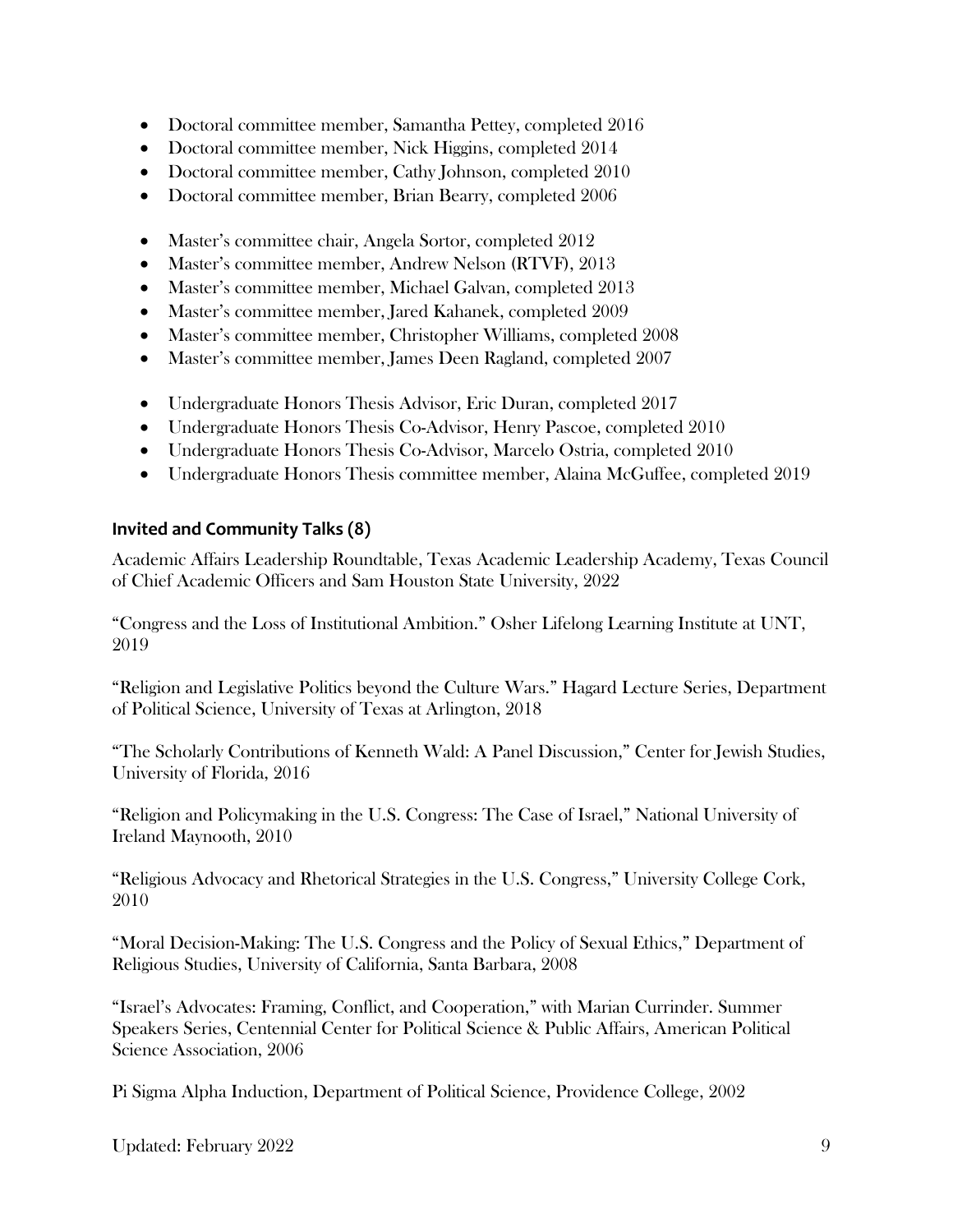## **Other Professional Development**

Fellow, Schusterman Center for Israel Studies Summer Institute, Brandeis University, 2008 present

Visiting Scholar, American Political Science Association's Centennial Center for Political Science & Public Affairs, summer 2006

Legislative Fellow, Congressman Michael E. Capuano (D-MA), 2002

Budget Process Institute, Congressional Research Service, 2002

Congressional Intern, Congressman Joe Scarborough (R-FL), summer 2000

ICPSR Summer Program in Quantitative Methods, University of Michigan, 1999

# **Conference Papers (31)**

2019. "Alienation and Political Violence: An Examination of American Muslims." Presented at the Annual Meeting of the Midwest Political Science Association, Chicago, IL: April 4-7. (with Meredith Niezgoda)

2018. "'It was my understanding that there would be no math': Using Case Studies to Teach Undergraduate Research Methods." Presented at the Annual Meeting of the American Political Science Association, Boston, MA, August 30-September 2. (Invited for the following panel: Innovative Teaching from the Journal of Political Science Education.)

2018. "Religion and LGBTQ Politics in Comparative Perspective." Presented at the Political Studies Association Annual International Conference, Cardiff, Wales, March 26-28.

2018. "Using Thematic Cases to Teach Undergraduate Research Methods." Presented at the Political Studies Association Annual International Conference, Cardiff, Wales, March 26-28.

2017. "Religious Representation and Environmentalism." Presented at the Annual Meeting of the American Political Science Association, San Francisco, CA, August 31-September 3.

2017. "Specifications Grading in Political Science." Presented at the Annual Meeting of the American Political Science Association, San Francisco, CA, August 31-September 3. (with Bethany Blackstone)

2016. "'God is a pretty fair guy': Assessing the Role of Religion on Economic Attitudes." Presented at the Annual Meeting of the Southern Political Science Association, San Juan, PR, January 7-9.

2015. "Assessing the Effect of Breakout Sessions on Student Success and Satisfaction." Presented at the Annual Meeting of the Southern Political Science Association, New Orleans, LA, January 15-17. (with Bethany Blackstone)

2014. "Discourse and Dissonance: Reflecting on the Republican Revolution." Presented at the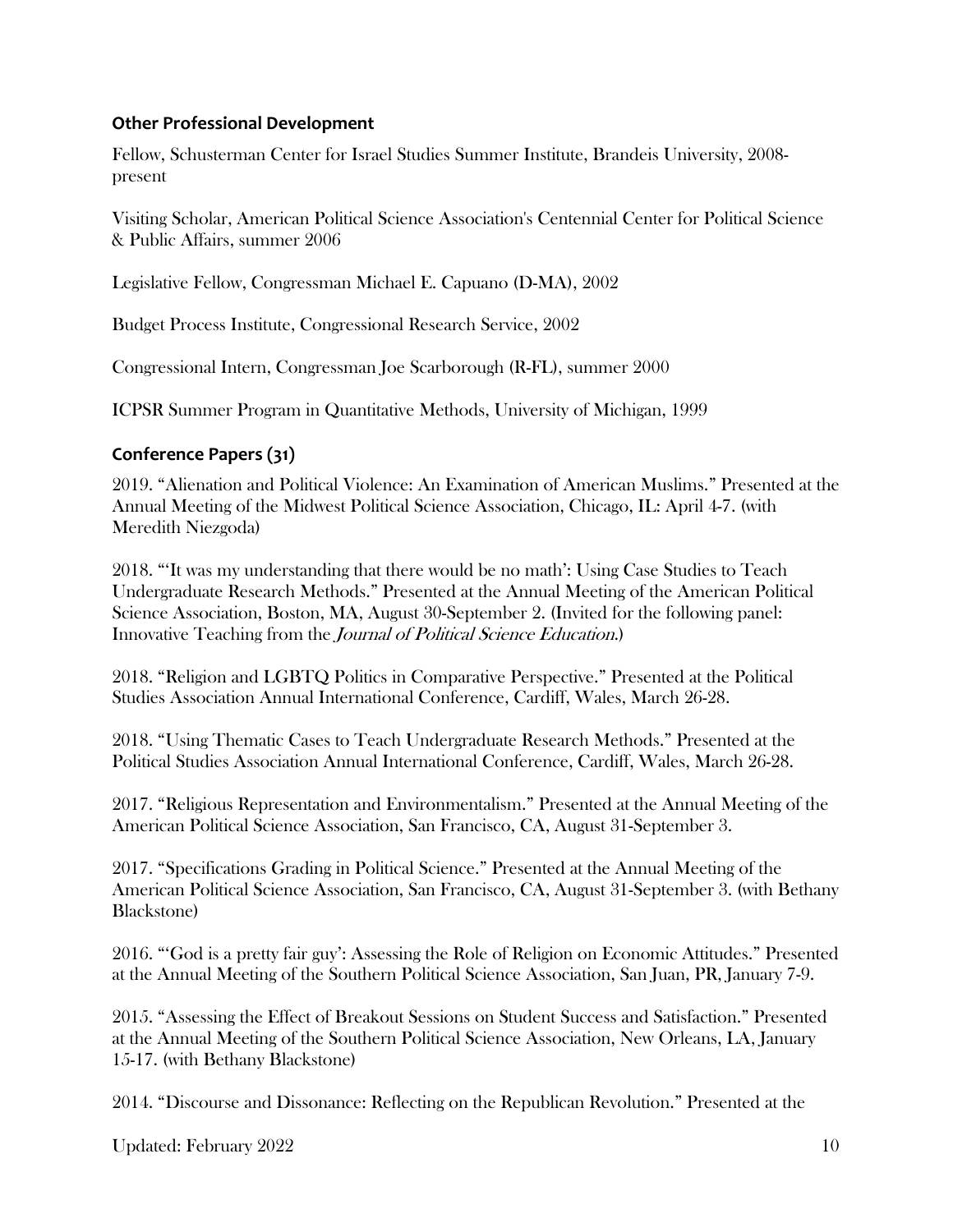Annual Meeting of the American Political Science Association, Washington, DC, August 27-31. (with Bethany Blackstone)

2014. "Catholic Clergy in Ireland." Presented at the Symposium on the Catholic Church in Contemporary Ireland, Loras College, Dubuque, IA, March 28-29.

2013. "Preference Primes: Institutional Factors, Cognition, and Clergy Political Attitudes." Presented at the Seventh Biennial Symposium on Religion and Public Life, The Henry Institute, Calvin College, Grand Rapids, MI, April 25-27. (with Brian Calfano and Jane Suiter)

2011. "Clergy as Political Elites." Presentation at the Annual Meeting of the American Political Science Association, Seattle, WA, September 1-4. (with Brian Calfano and Jane Suiter)

2011. "Religion and Legislative Politics in Ireland." Presented at the Annual Meeting of the Political Science Association, New Orleans, LA, January 6-8.

2010. "Needs, Norms and Food Policy in the U.S. House of Representatives." Presented at the Annual Meeting of the Western Political Science Association, San Francisco, CA, April 1-3.

2010. "For the Love of Money: Clergy Political Behavior and Utility Maximization." Presented at the Annual Meeting of the Southern Political Science Association, Atlanta, GA, January 7-9.

2008. "Religious Advocacy, Committee Work, and the U.S. Conference of Catholic Bishops." Presented at the Annual Meeting of the New England Political Science Association, Providence, RI, April 25-26.

2008. "Religious Lobbies and Congressional Committees." Presented at the Annual Meeting of the Southwestern Political Science Association, Las Vegas, NV, March 12-15. (with Michael Heaney)

2007. "Of Heaven or Earth? Religious Organizations and Rhetorical Strategies before Congressional Committees." Presented at the Annual Meeting of the American Political Science Association, Chicago, IL, August 30-September 2. (with Michael T. Heaney)

2006. "When Church Teachings and Republican Ideology Collide: The Perspectives of Catholic Republicans in the House of Representatives." Presented at the Annual Meeting of the American Political Science Association, Philadelphia, PA, August 31-September 2. (with William Hudson)

2005. "Catholic Clergy Activism in the 2004 Election: Tipping the Scales with Gay Marriage." Presented at the Annual Meeting of the American Political Science Association, Washington, DC, September 1-4. (with Brian Calfano)

2005. "Senate Support for Israel." Presented at the Annual Meeting of the Southwestern Political Science Association, New Orleans, LA, March 23-26.

2003. "Christian Zionism, Racial Politics, and Support for Israel in the U.S. House of Representatives, 1997-2002." Presented at the International Conference on Religion and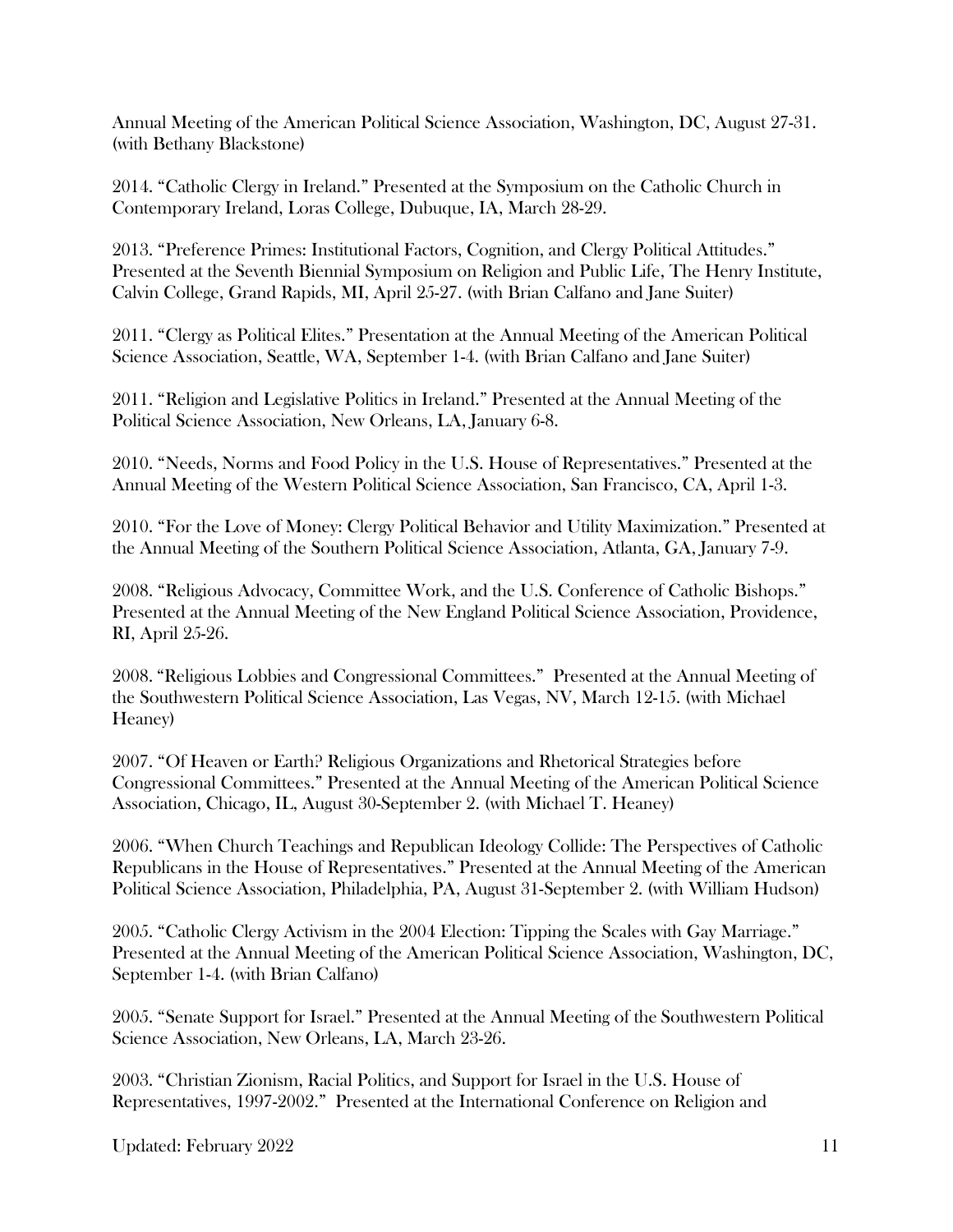International Relations, Begin-Sadat Center for Strategic Studies, Bar-Ilan University, Tel Aviv, Israel, May 21-22. (with Kenneth Wald and Beth Rosenson)

2003. "Why Members of Congress Support Israel: Explanations of Legislator Behavior." Presented at the Annual Meeting of the Midwest Political Science Association, Chicago, IL, April 3-6. (with Beth Rosenson and Kenneth Wald)

2003. "Why Members of Congress Support Israel: Explanations of Legislator Behavior." Presented at the Annual Meeting of the American Political Science Association in Philadelphia, PA, August 27-31. (with Beth Rosenson and Kenneth Wald)

2002. "Legislative Voting on Food Policy in Congress and the States." Presented at the Annual Meeting of the Midwest Political Science Association, Chicago, IL, April 25-28. (with David L. Schecter)

2001. "Managing Morality: House Leadership Strategies in the Face of Absolutist Conflict." Presented at the Annual Meeting of the American Political Science Association, San Francisco, CA, August 29-September 2.

2001. "Legislating Morality: Gay Rights, Abortion, and the House of Representatives." Presented at the Annual Meeting of the Midwest Political Science Association, Chicago, IL, April 19-22.

2000. "Legislating Morality: Gay Rights Issues and the Legislative Process." Presented at the Annual Meeting of the Southern Political Science Association, Atlanta, GA, November 8-11.

2000. "Exploring Regionalism: Locating Factions in a Divided Republican Conference." Presented at the Annual Meeting of the Midwest Political Science Association, Chicago, IL, April 27-30.

1999. "Locating Regional Factions in the Republican Conference of the House of Representatives." Presented at the Annual Meeting of the Southern Political Science Association, Savannah, GA, November 3-5.

1996. "The Potentially Evolving Role of Human Rights in Shaping U.S. Foreign Policy." Presented at the annual Naval Academy Foreign Affairs Conference, Annapolis, MD.

## **Conference Activities**

## Program Committee

- Religion and Politics Section, Southern Political Science Association, 2010, 2016
- Teaching Political Science Section, Southern Political Science Association, 2011
- Religion and Politics Section, Midwest Political Science Association, 2009
- UNT Department of Political Science Conference on Hierarchical Modeling, 2006

## Panel Chair

- American Political Science Association, 2002, 2006, 2007, 2008, 2018
- Association for Israel Studies, 2011

Updated: February 2022 12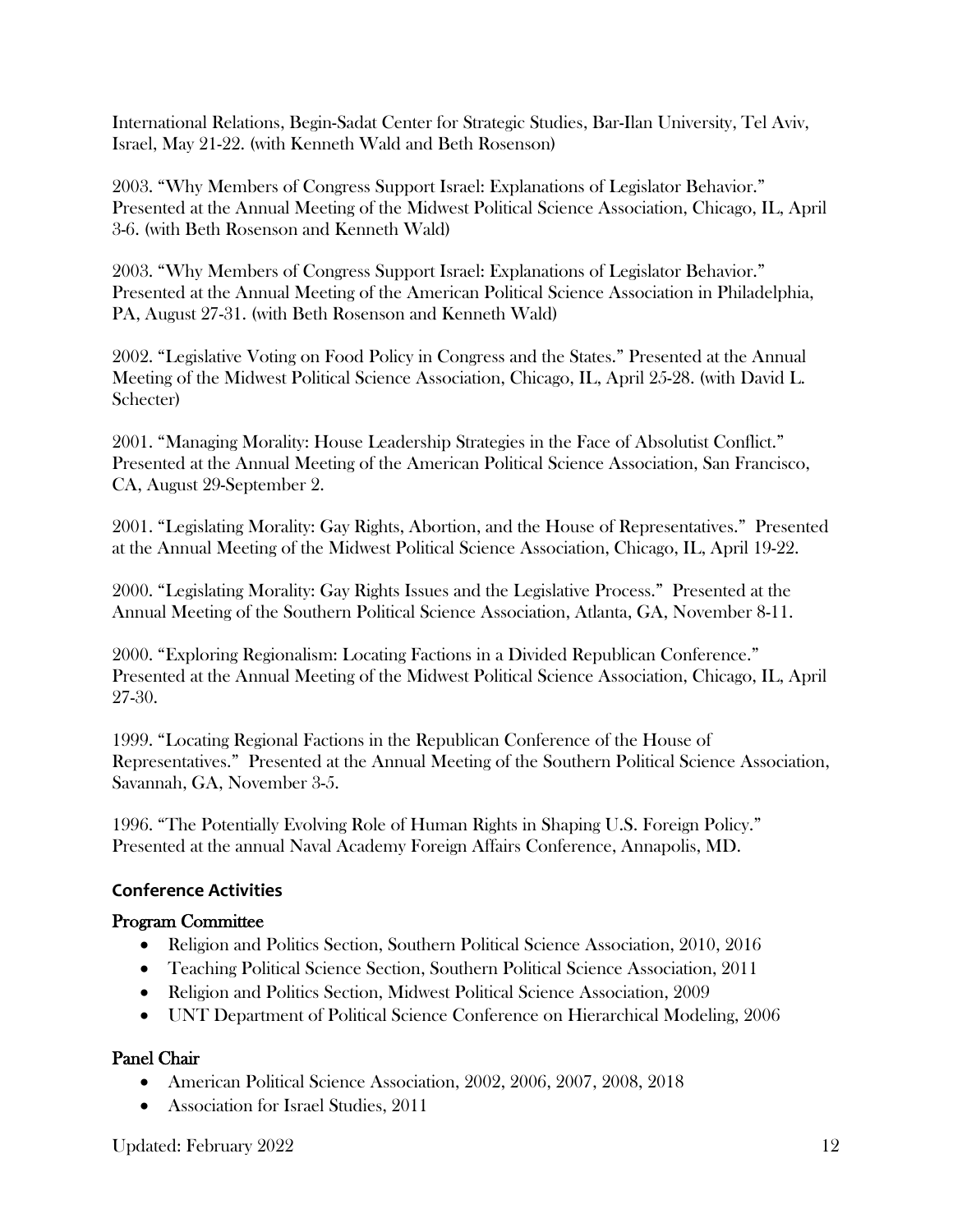- Midwest Political Science Association, 2009, 2019
- Society for the Scientific Study of Religion, 2013, 2017
- Southern Political Science Association, 2010
- Southwestern Political Science Association, 2008

## Roundtable Panelist

"An Evangelical Crackup? A Roundtable on the Book and Its Implications," Midwest Political Science Association, 2019

Author meets critics, *The Politics of Millennials*, by Stella Rouse and Ashley Ross, Southern Political Science Association, 2019

Author meets critics, *The Right's Turn in Conservative Christian Politics*, by Andrew Lewis, Society for the Scientific Study of Religion, 2018

"Gay, Lesbian, Bisexual, and Transgender Politics," Southern Political Science Association, 2016

"Religion in the 2010 Midterm Elections," Southern Political Science Association, 2011

## Discussant

- American Political Science Association, 2005, 2006, 2014, 2017
- Midwest Political Science Association, 2000, 2003, 2007, 2009, 2013, 2019
- Society for the Scientific Study of Religion, 2013, 2018
- Southern Political Science Association, 2012, 2018, 2019
- Symposium on Religion and Public Life, The Henry Institute, Calvin College, 2013, 2017

## **Participant**

- APSA Conference on Teaching & Learning, 2006
- Conference on Democracy and Global Security, 2005

# **Service to the Discipline**

## American Political Science Association

- Ted G. Jelen Award Committee, Religion and Politics Section, 2018-2020
- *Journal of Political Science Education* editors review committee, 2019
- Teaching Initiative, 2018
- Executive Council Member, Religion and Politics Section, 2005-2006, 2015-2017
- Executive Council Chair, Religion and Politics Section, 2006-2007
- Editorial Board Member, *Politics and Religion*, 2008-2016
- CQ Press Award Committee, Legislative Studies Section, 2017
- Aaron Wildavsky Dissertation Award Committee, Religion and Politics Section, 2015
- Chair, Paul J. Weber Award Committee, Religion and Politics Section, 2010
- Carl Albert Dissertation Award Committee, Legislative Studies Section, 2008, 2011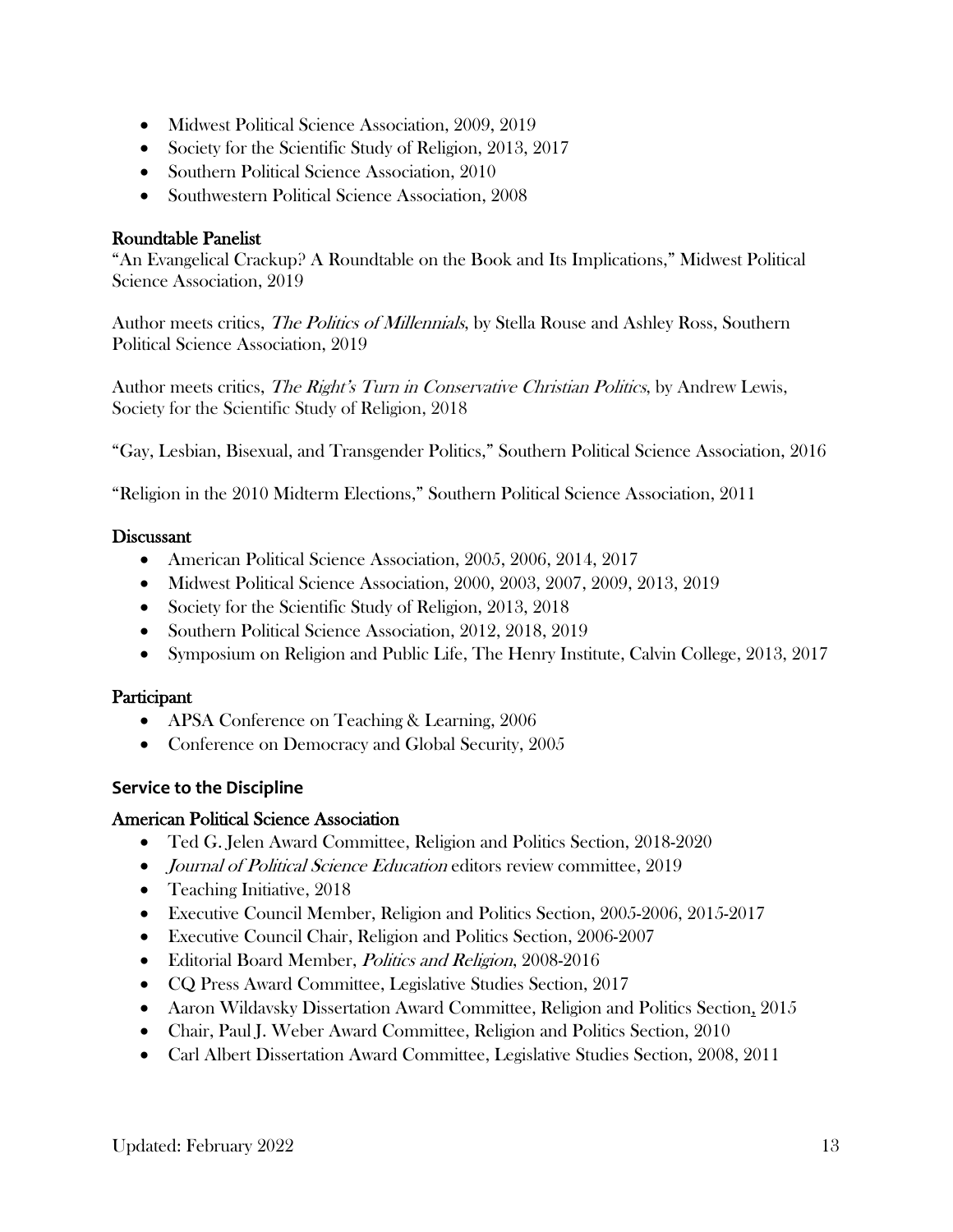## Regional Associations

- Officer, Southern Political Science Association, 2020-present3
- Nominations Committee, Southwestern Political Science Association, 2012
- Executive Council Member, Southern Political Science Association, 2010-2012
- Executive Council Member, Southwestern Political Science Association, 2010-2012

## Fellowship/Grant Application Referee

- Israel Science Foundation, 2013
- Irish Research Council for Humanities and Social Sciences, 2011

## Book Manuscript/Series Referee

- Cambridge University Press
- Chatham House
- Georgetown University Press
- Temple University Press
- Lynne Rienner Publishers
- Routledge

## **University and College Service**

- Institutional Review Board, alternate member, 2019-2021
- Presidential Early Career Professorship Selection Committee, 2018-2019
- University Elections Committee, 2015-2019
- Department of History Search Committee, 2007-2008, 2018-2019
- Department of Media Arts Search Committee, College of Arts & Sciences, 2015-2017
- Dissertation Fellowship Selection Committee, Toulouse Graduate School, 2012-2013
- Master's and Doctoral Fellowship Selection Committee, Toulouse Graduate School, 2012- 2013
- University Curriculum Committee, 2009-2013
- Personnel Affairs Committee, Department of Linguistics & Technical Communications, 2011-2012
- Division of Student Affairs Award Review Committee, 2010-2012
- Code of Student Conduct Appeals, 2009-2010
- Ad Hoc Committee on the Faculty Senate Mission Statement, 2009-2010
- Chair, Faculty Senate Committee on Committees, University of North Texas, 2008-2009

## **Departmental Service**

- Associate Undergraduate Advisor, 2018-2019
- Undergraduate Studies Committee, 2006-2008 (chair 2007-2008), 2018-2019
- Full Professor Promotion Committee, 2017 (chair)-2019
- Advancement Committee, 2007-2010, 2016-2018 (chair)
- Library Committee, 2016-2018
- Charter and By-Laws Committee, 2015-2016